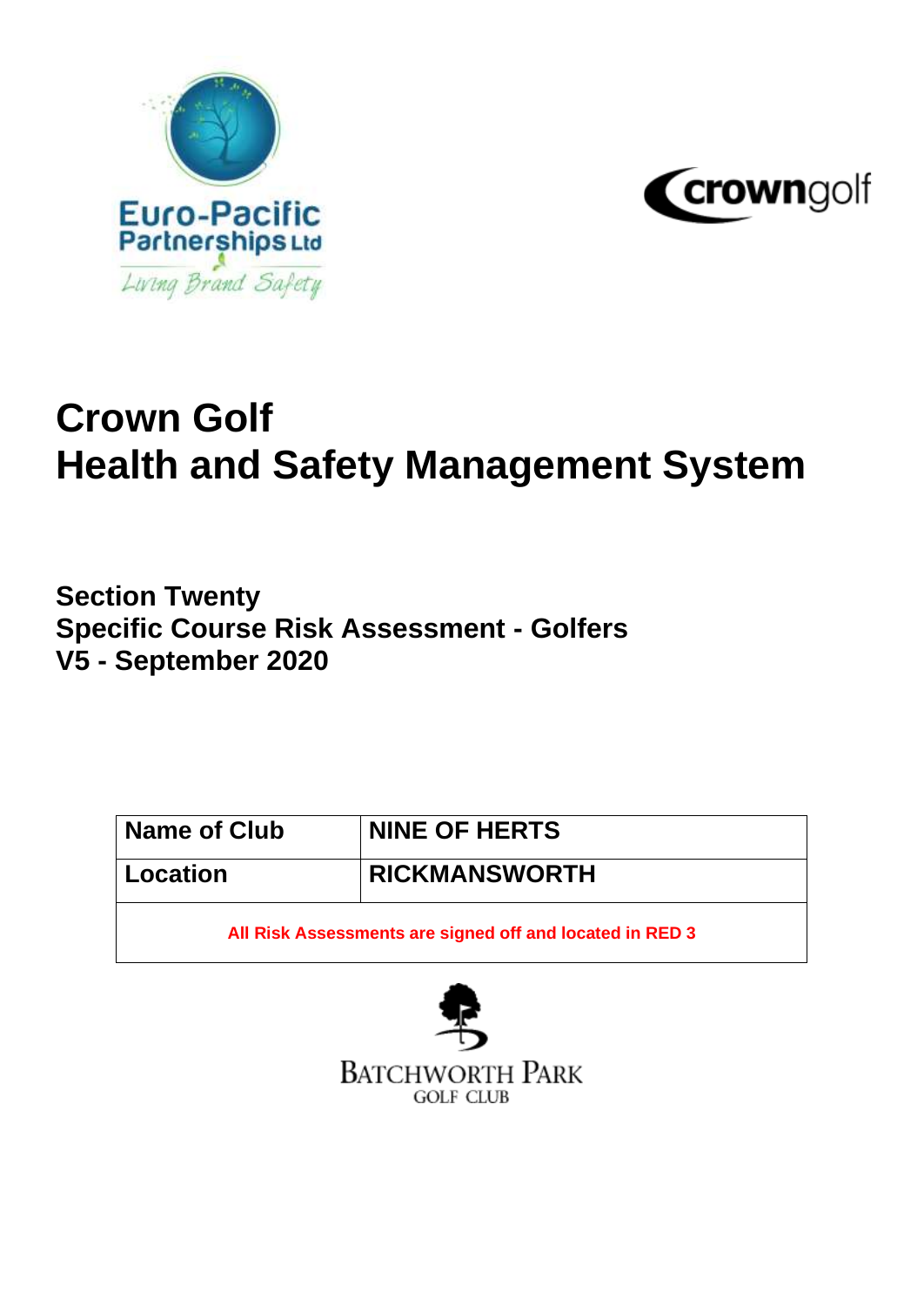

**Hazard Who Might Be** 

**Harmed?**



**How Is The Risk Controlled?**

**Risk Factor**

|                | <b>General Overview of Course Risks</b>                    |                                                            |                                                                                                                                                                                                                                                                                                                                                                                                                                                                                        |               |  |  |  |
|----------------|------------------------------------------------------------|------------------------------------------------------------|----------------------------------------------------------------------------------------------------------------------------------------------------------------------------------------------------------------------------------------------------------------------------------------------------------------------------------------------------------------------------------------------------------------------------------------------------------------------------------------|---------------|--|--|--|
| $\mathbf{1}$ . | <b>Typical hazards encountered</b><br>on a Golf Course.    | Golfers, Greens Staff and<br>spectators.                   | Strict adherence to the Rules and Etiquette of Golf, observe all signs and be aware of rules<br>concerning cessation of play in dangerous weather or conditions.                                                                                                                                                                                                                                                                                                                       | Low           |  |  |  |
| 2.             | <b>Teeing Off</b><br>Miss hit Tee shot to right<br>or left | Other Golfers on<br>adjacent greens,<br>fairways, or paths | Don't tee off until you are sure that the group in front are out of range. Don't tee off if any<br>of your playing partners are standing forward of you. Don't tee off if anyone is walking<br>toward the tee from any adjacent holes. Don't stand forward of a player teeing off.<br>Don't walk towards a tee when someone is preparing to drive<br>Pay attention when playing shot and shout fore if ball drifts to left or right and there is any<br>likelihood of hitting someone. | Medium        |  |  |  |
| 3.             | <b>Rights of way</b>                                       | Members of public and dog<br>walkers on paths or fairways  | Pay attention when playing shot and shout fore if ball drifts to left or right and there is any<br>likelihood of hitting someone.                                                                                                                                                                                                                                                                                                                                                      | Medium        |  |  |  |
| 4.             | <b>Fairway to Green</b>                                    | <b>Other Golfers</b>                                       | Don't take a shot until you are sure that the group in front are out of range. Don't take a<br>shot if your playing partners are forward of you and in range. Stand in a safe position when a<br>playing partner is taking a shot                                                                                                                                                                                                                                                      | Medium        |  |  |  |
| 5.             | Miss hit approach shot to<br>green                         | Players on adjacent holes                                  | Be aware of players in this area and shout fore if hitting to left or right past green and there<br>is any likelihood of hitting someone.                                                                                                                                                                                                                                                                                                                                              | Medium        |  |  |  |
| 6.             | <b>Streams, Riverbeds,</b><br><b>Ponds Lakes</b>           | All Golfers                                                | Be aware of the dangers of streams, riverbeds (wet or dry, muddy areas), lakes, ponds<br>including slipping down banks, deep water and slippery bridges. Don't step onto frozen<br>water. Use ball retrievers whenever possible. Appropriate hole 6.                                                                                                                                                                                                                                   | <b>Medium</b> |  |  |  |
| 7.             | <b>Hidden Greens</b>                                       | Other Golfers, Greens Staff                                | Don't play to Greens until you are sure that the group in front have left. Greens that may be<br>hidden from view for approach shot are hole 4.                                                                                                                                                                                                                                                                                                                                        | Low           |  |  |  |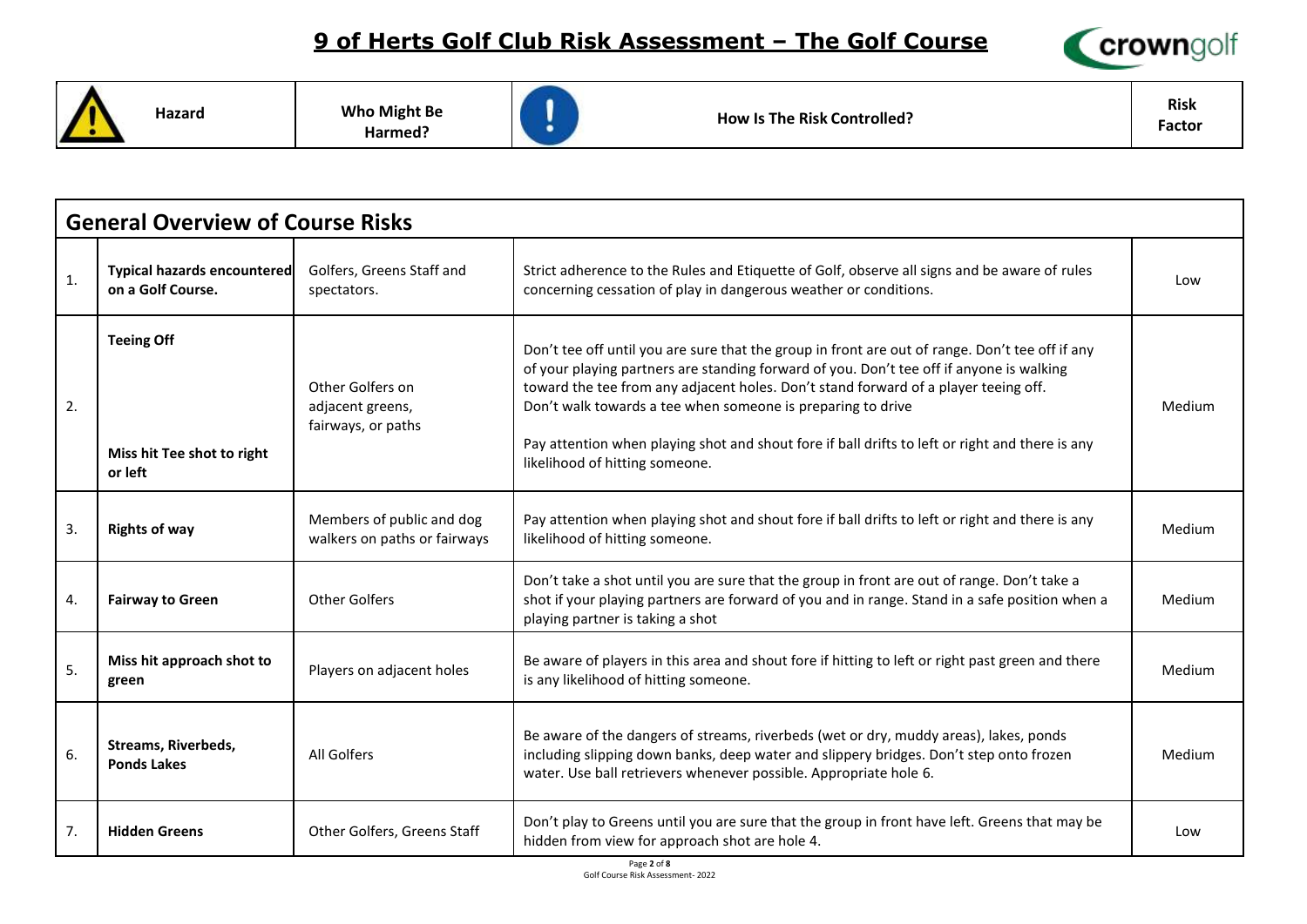

|  | Hazard | <b>Who Might Be</b><br>Harmed? | <b>How Is The Risk Controlled?</b> | <b>Risk</b><br><b>Factor</b> |
|--|--------|--------------------------------|------------------------------------|------------------------------|
|--|--------|--------------------------------|------------------------------------|------------------------------|

| 8. | Trees and other fixed<br>hazards            | Golfers and Playing partners                                                                                                                                     | When playing near trees beware of balls ricocheting.                                                           | Low           |
|----|---------------------------------------------|------------------------------------------------------------------------------------------------------------------------------------------------------------------|----------------------------------------------------------------------------------------------------------------|---------------|
| 9. | Undulating ground, hollows,<br><b>hills</b> | All Golfers                                                                                                                                                      | Take care when walking over undulating ground especially when wet or icy. Appropriate to<br>holes:1,3,4,5,6,7. | medium        |
| 10 | <b>Driving Buggies</b>                      | Take care on hills, hollows, and undulations. Take special care driving over bridges or near to<br>All Golfers<br>brooks and on inclines. Keep speed to minimum. |                                                                                                                | <b>Medium</b> |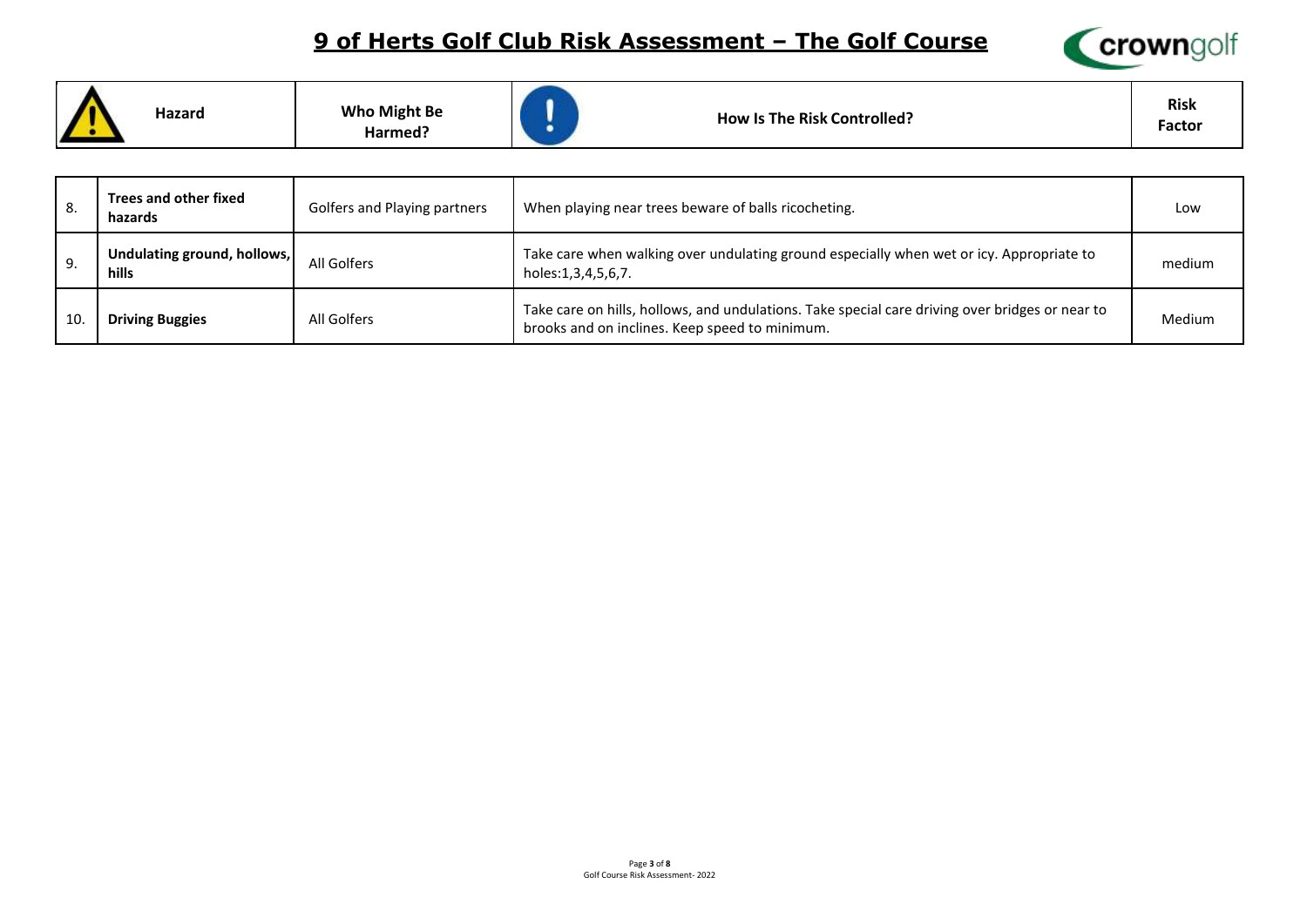

| <b>Hazard</b>                                                                                 | <b>Who Might Be</b><br>Harmed?                                     | <b>How Is The Risk Controlled?</b>                                                                            | <b>Risk</b><br><b>Factor</b> |
|-----------------------------------------------------------------------------------------------|--------------------------------------------------------------------|---------------------------------------------------------------------------------------------------------------|------------------------------|
| <b>Specific Risks Hole by Hole</b>                                                            |                                                                    |                                                                                                               |                              |
| Hole 1                                                                                        |                                                                    |                                                                                                               |                              |
| Miss-hit tee shot to right                                                                    | Players on 3rd hole                                                | Check for players in these areas before taking shot. Shout fore if your ball is likely to go near to<br>them. |                              |
| Hole 2                                                                                        |                                                                    |                                                                                                               |                              |
|                                                                                               |                                                                    |                                                                                                               |                              |
| Hole 3                                                                                        |                                                                    |                                                                                                               |                              |
| Miss-hit tee shot to right                                                                    | Players on 1 <sup>st</sup> hole                                    | Check for players in these areas before taking shot. Shout fore if your ball is likely to go near to<br>them. |                              |
| Hole 4                                                                                        |                                                                    |                                                                                                               |                              |
| Miss-hit tee shot to right<br>Do not hit approach shot<br>to green until sure it is<br>clear. | Players on 1 <sup>st</sup> hole<br>Players putting on 4th<br>hole. | Check for players in these areas before taking shot. Shout fore if your ball is likely to go near to<br>them. |                              |
| Hole 5                                                                                        |                                                                    |                                                                                                               |                              |
|                                                                                               |                                                                    |                                                                                                               |                              |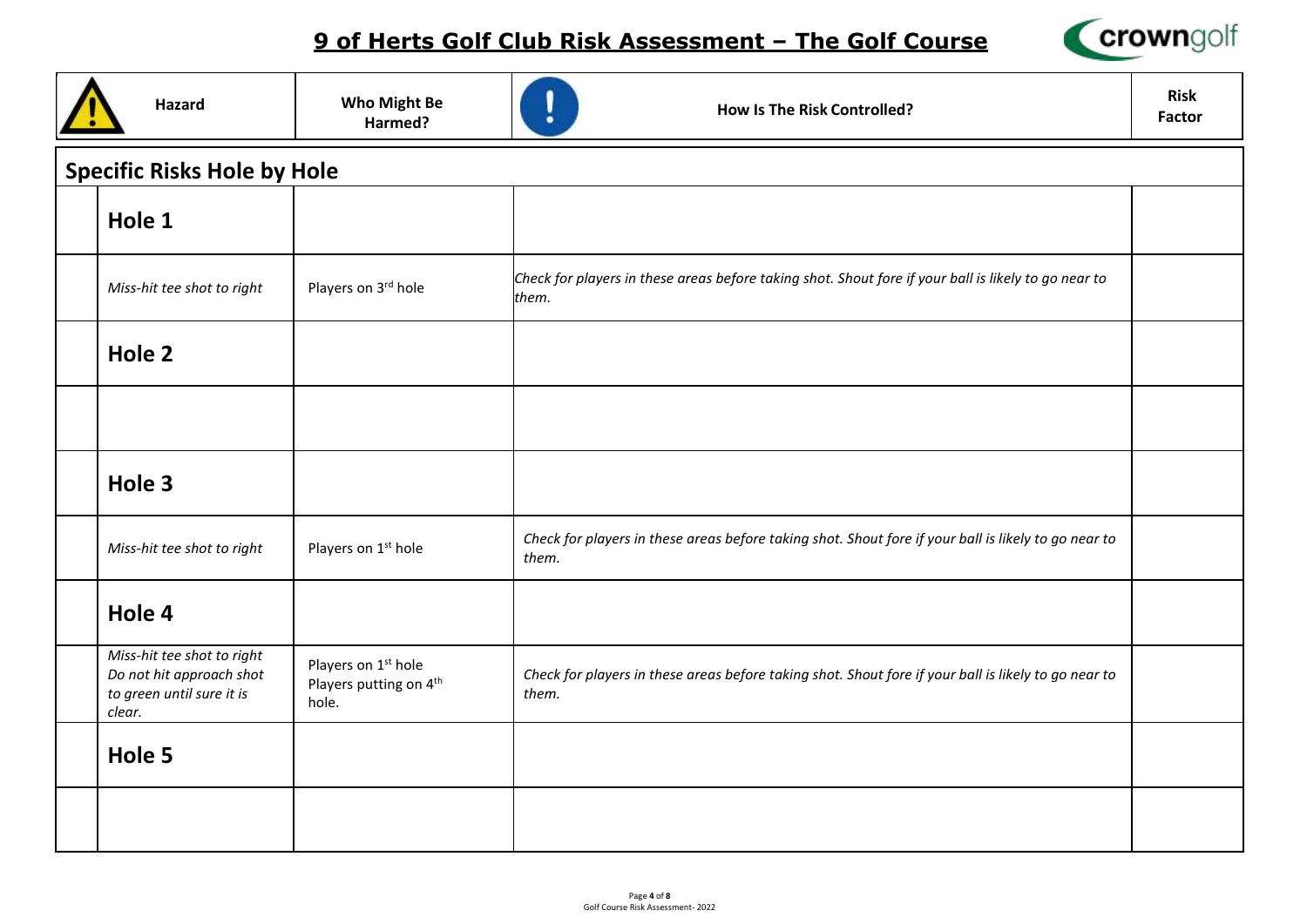

| Hazard                                                              | <b>Who Might Be</b><br>Harmed?  | <b>How Is The Risk Controlled?</b><br>٠                                                                       | <b>Risk</b><br>Factor |
|---------------------------------------------------------------------|---------------------------------|---------------------------------------------------------------------------------------------------------------|-----------------------|
| Hole 6                                                              |                                 |                                                                                                               |                       |
| Miss-hit tee shot to left                                           | Players on 4 <sup>th</sup> hole | Check for players in these areas before taking shot. Shout fore if your ball is likely to go near to<br>them. |                       |
| Hole 7                                                              |                                 |                                                                                                               |                       |
|                                                                     |                                 |                                                                                                               |                       |
| Hole 8                                                              |                                 |                                                                                                               |                       |
|                                                                     |                                 |                                                                                                               |                       |
| Hole 9                                                              |                                 |                                                                                                               |                       |
| Steep slope down to<br>green can be slippery<br>when wet or frozen. | Players or staff.               | Use path provided.                                                                                            |                       |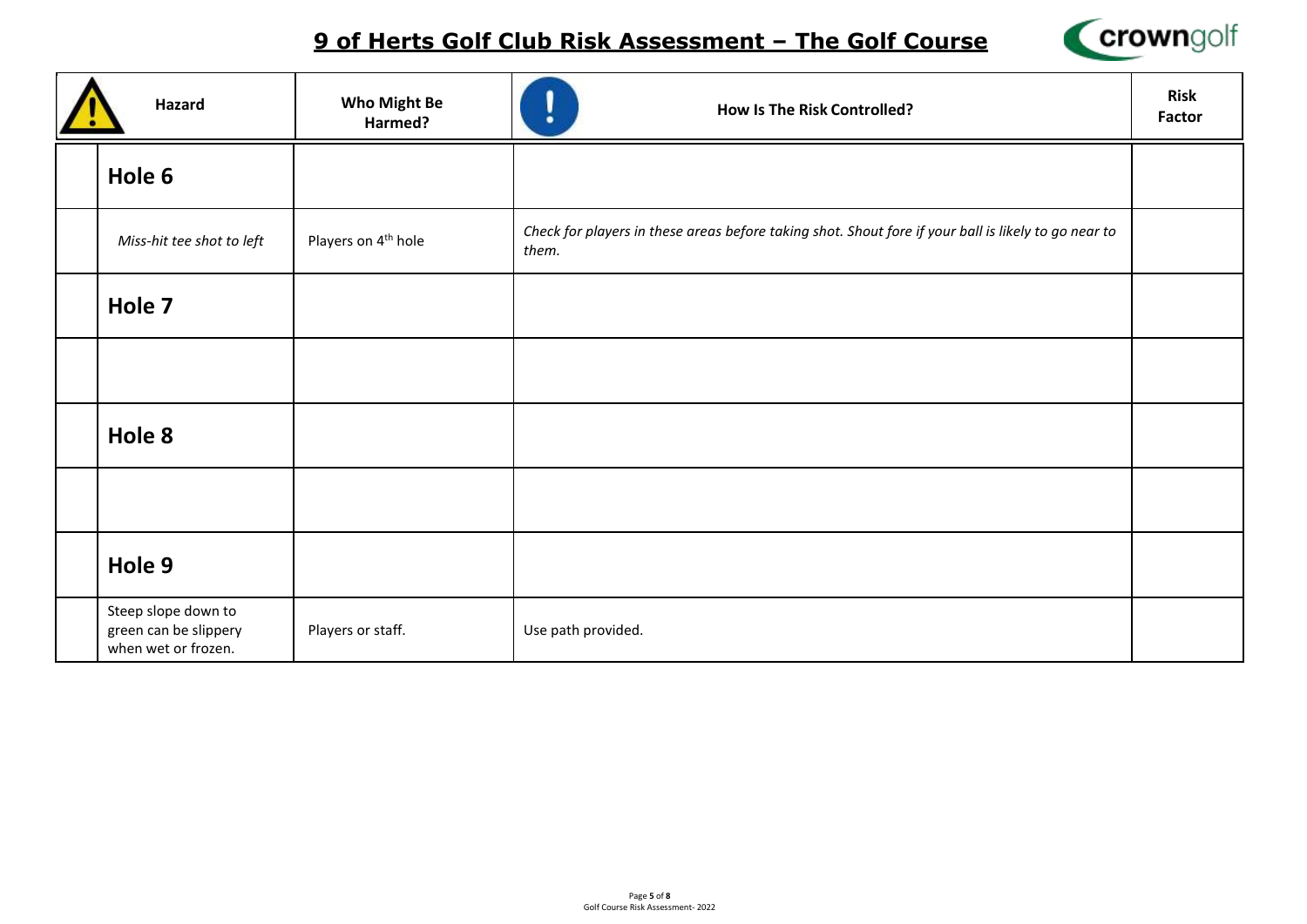

| Hazard<br>No. | List What Further Action Is Necessary To Control The Risk | Person<br>Responsible | Completion<br>Date |
|---------------|-----------------------------------------------------------|-----------------------|--------------------|
|               |                                                           |                       |                    |
|               |                                                           |                       |                    |
|               |                                                           |                       |                    |
|               |                                                           |                       |                    |
|               |                                                           |                       |                    |
|               |                                                           |                       |                    |

| <b>Assessment compiled by:</b> | Damien Bowe    | Date of assessment:             | 14/1/22  |
|--------------------------------|----------------|---------------------------------|----------|
| Signature:                     | D Bowe         | Date to review further actions: |          |
| <b>Position:</b>               | Course Manager | <b>Assessment review date:</b>  | 14/09/22 |

*Review If necessary due to course changes or incidents. Otherwise 1 Sept 2021*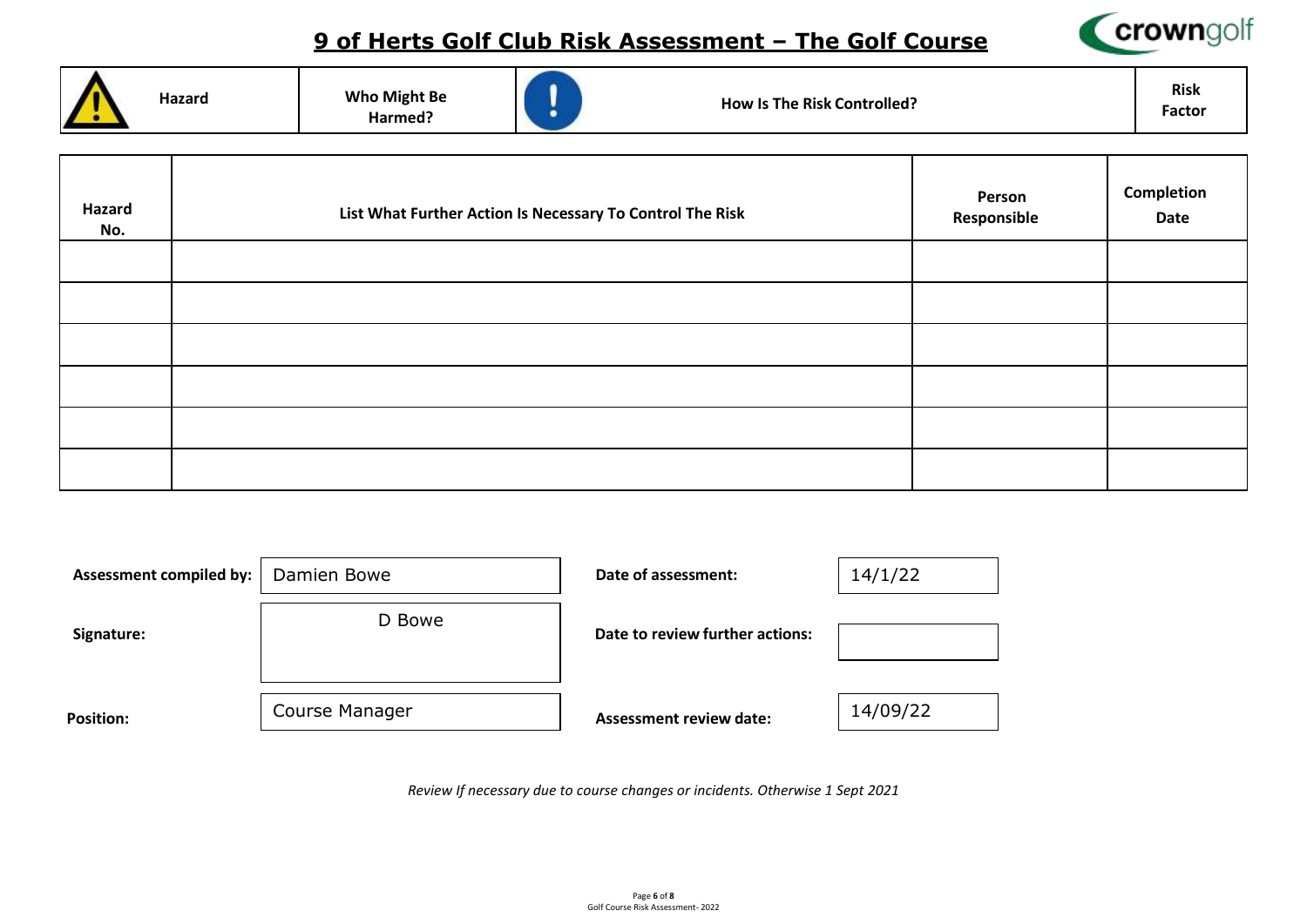

| m | Hazard | <b>Who Might Be</b><br>Harmed? |  |  | <b>How Is The Risk Controlled?</b> | <b>Risk</b><br>Factor |
|---|--------|--------------------------------|--|--|------------------------------------|-----------------------|
|---|--------|--------------------------------|--|--|------------------------------------|-----------------------|

The Course may be closed when extreme or adverse weather conditions mean it is dangerous to play or damage to the course would result if play were permitted. Such conditions could cause greens to become waterlogged, the course flooded, covered in snow or poor visibility due to fog. The decision to close the course is made by the **Course Manager** in consultation with the **General Manager** and/or the **Professional Shop** 

The procedure for closing the course will be as follows: The **Course Manager** will ring the **General Manager** and/or **Professional Shop** and inform them. The **Course Manager**  will put up '**Course Closed'** signs and the **Professional Shop** will update the web site **Course Status**.

#### **FOG AND LOW CLOUD POLICY**

The 150 yard marker on the range is clearly visible during normal conditions. In conditions of low cloud or fog when the 150 yard Marker is not visible the **Management** may close the course. No players should attempt to play in those conditions. If there is a need to stop play due to low cloud or fog the **Professional Shop** will sound a long blast of the Klaxon. Players should return safely to the Clubhouse. Resumption of play will be signalled by two short blasts on the klaxon.

### **LIGHTNING POLICY**

In the event of a lightning strike being seen within the vicinity of the Golf Club the **General Manager** or the **Professional Shop** will close the course by sounding a long blast on the Klaxon. When a lightning storm has been seen in the course vicinity, no play is to commence until a period of 15 minutes from the last lightning strike/clap of thunder. Play will resume after two short blasts of the Klaxon. Three long blasts indicate complete abandonment of play.

If the **General Manager** or the **Professional Shop** is unavailable it is incumbent upon each **Player** to assess the risks and ensure that they take appropriate measures to ensure safe passage from the course in the event of Fog or Lightning.

## **COMPETITIONS**

During a Club competition the **Competition Organiser** in conjunction with the **General Manager** or the **Professional Shop** may close the course if it is considered the course has become unsuitable for play. In the event that the **Competition Organiser, General Manager** or **Professional Shop** is unavailable it is incumbent upon each **Player** to assess the risk and ensure that they take appropriate measures to ensure safe passage from the course.

Players should make themselves fully conversant with the rules of the competition in which they are playing. E.g. in some competitions a cessation of play may also mean the abandonment of that particular competition. In other competitions such as Opens or Invitation Days, the competition may be recommenced if and when conditions allow. In such circumstances players must mark the position of their ball in the correct manner, otherwise a penalty or disqualification will result.

The cease play signal is a long blast, and players should mark their ball and find somewhere safe to shelter. The all-clear signal is two short blasts, and if it sounds then play can resume. If this has not been sounded within ½ hour then play must be abandoned. Three long blasts indicate **complete abandonment.**